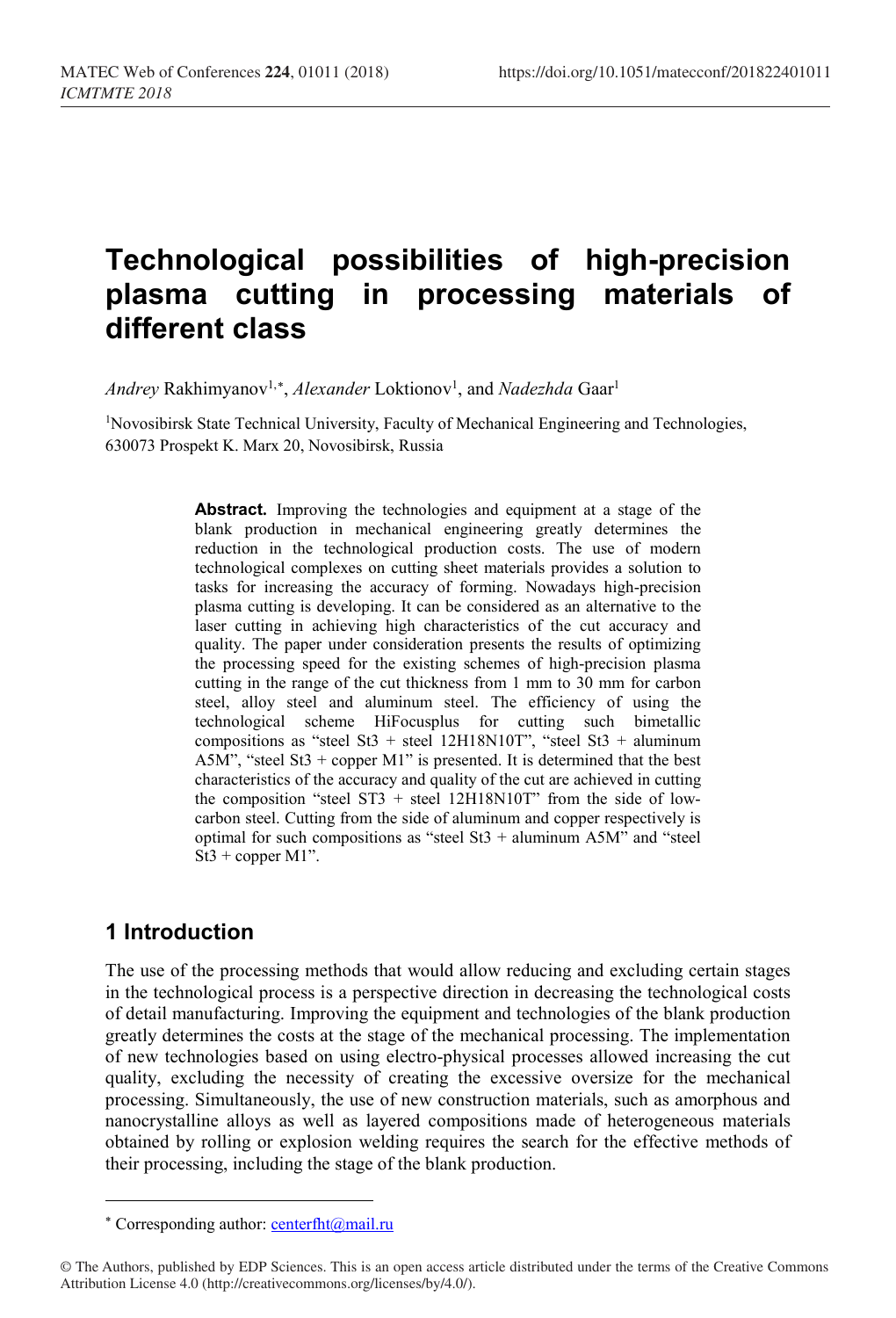At present, the high-precision plasma cutting of sheet metals is effectively applied in the blank production of the mechanical engineering both in the world and in Russia. The distinguishing feature of this technology is a combination of high process productivity inherent to the plasma-arc cutting and characteristics of the processing accuracy and quality typical of the laser cutting. It allows considering the high-precision plasma cutting as an alternative to the laser processing of the sheet metals with a thickness of up to 10 m [1]. The efficiency of such a technology in providing high accuracy characteristics, the quality and productivity during the processing of a wide range of metals and alloys gives the possibility to consider the high-precision plasma cutting as an innovation technology in the blank production [2-5]. The high-precision plasma cutting is provided by the technological schemes – HiFocus, HiFocusplus, HiFocusF – intended to cut materials in a certain thickness range.

The paper under consideration is devoted to summing up the results of experimental investigations on assessing the optimal values of the processing speed for different classes of metals and their compositions in applying the technological schemes of the highprecision plasma cutting.

### **2 Methods of experimental investigations**

Experimental research was made on the technological complex of the high-precision plasma cutting equipped with the current source HiFocus 130, the structure and technical characteristics of which are described in Paper [6] in detail. Low-carbon steel St3, stainless steel 12H18N10T, aluminum A5M and bimetallic compositions "steel St3 + steel 12H18N10T", "steel St3 + aluminum A5M", "steel St3 + copper M1" obtained by explosion welding were chosen as the materials for investigations.

#### **3 Results and discussion**

The choice of a certain set of plasmatron elements for each technological scheme is determined by the thickness of the cut and type of the processed material. According to a chosen set of plasmatron elements, the composition of cutting and swirling gases as well as their flow and pressure are specified. The optimization of the processing according to the criteria of the cut accuracy and quality is possible due to varying the cutting speed and current. The cut deviation from the right angle, the roughness of its surface and the presence of the burr at the lower cut edge are estimated as the criteria of the accuracy and quality according to the standard ISO 9013:2002. Figure 1 represents the photos of the cut surface of low-carbon steel St3 after the processing at different speeds according to the HiFocus technology.



**Fig. 1.** Morphology of the cut surface of low-carbon steel St3 with a thickness of 3 mm during the processing at speeds according to the HiFocus technology: a)  $V = 2.0$  m/min; b)  $V = 2.4$  m/min

The processing speed  $V = 2.2$  m/min is optimal for the cut thickness of 3 mm from the standpoint of accuracy and quality. The reduction in speed to 2.0 m/min (Fig. 1a) leads to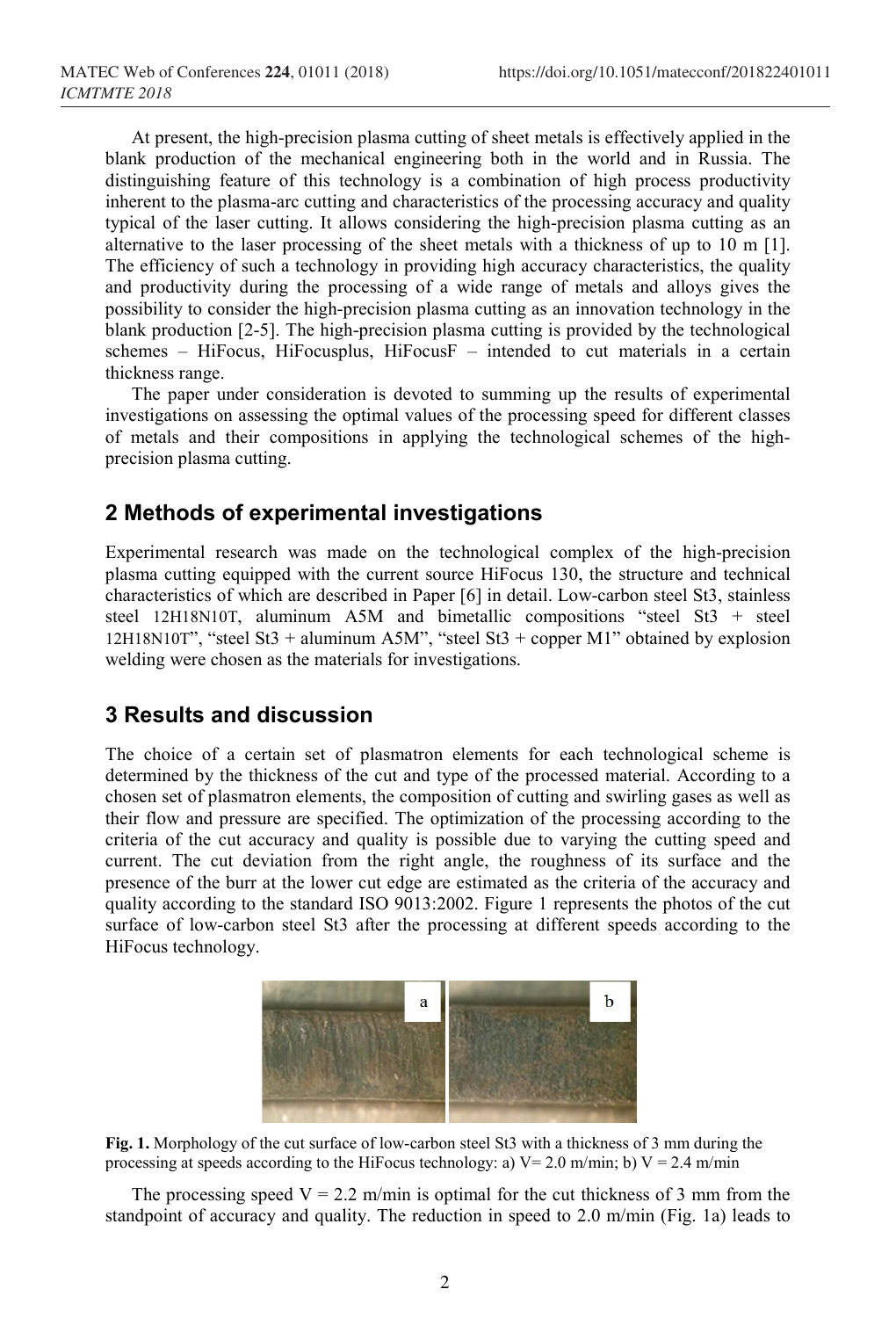worsening the morphology of the cut surface. The increase in speed to 2.4 m/min at a good quality of the cut (Fig. 1b) reduces the characteristics of the accuracy, increasing the cut deviation from the right angle to 5.8<sup>0</sup> instead of 3.8<sup>0</sup> at V = 2.0 m/min.

The influence of the cutting current of stainless steel 12H18N10T on the surface morphology in using the HiFocus technology is shown in Figure 2.



**Fig. 2.** Influence of the cutting current of stainless steel 12H18N10T with a thickness of 2 mm on the surface morphology in processing according to the HiFocus technology at a speed  $V = 1.1$  m/min: a) I  $= 28$  A; b) I  $= 30$  A

The increase in the cutting current from  $I = 28$  A to  $I = 30$  A results in reducing the surface roughness from  $R_a = 5.7 \mu m$  to  $R_a = 2.6 \mu m$  and decreasing the burr quantity at a lower cut edge.

The burr at a lower cut edge is practically absent in cutting low-carbon and stainless steels but its formation cannot be excluded in cutting aluminum at the investigated speed range of the processing (Figure 3). It is explained by a higher value of the kinematic viscosity of melted aluminum  $(1.1 \cdot 10^{-6} \text{ m}^2/\text{sec})$  in comparison with construction steels  $(0.64 \cdot 10^{-6} - 0.85 \cdot 10^{-6} \,\mathrm{m}^2/\mathrm{sec})$ .



**Fig. 3.** Formation of the burr at the lower aluminum cut edge A5M with a thickness of 3 mm in processing according to the HiFocus technology: a)  $V = 1.0$  m/min; b)  $V = 1.4$  m/min

The increase in the processing speed leads to a certain reduction in the burr quantity (Figure 3 b). It is explained by the fact that a narrowing of the cut channel and the decrease in the quantity of the liquid phase take place at higher speeds of processing, which provides a more effective removal of the melted metal in a narrow cut channel by the intensification of hydrodynamic flows.

The generalized results of investigations concerning the influence of the processing modes on the cut accuracy and quality as optimal speeds of cutting of the mentioned materials for the whole dimension range are shown in Figures  $4 - 6$ . The diagrams present possible combinations of the technological processing schemes at a cut thickness of 1 - 30 mm. So, the HiFocus technological scheme can be used in the processing of carbon steels only at a lower dimension range  $(1 - 8 \text{ mm})$ . In this case, as the cut thickness increases, the reduction in the value of the optimal processing speed takes place. It is advisable to use the HiFocusplus technology at a cut thickness of  $3 - 30$  mm, which provides the processing at higher speeds in comparison with the HiFocus technology. The HiFocusF technology provides the highest processing speed for the cut thickness of more than 8 mm. It is implemented for the source used at the maximum current  $I = 130$  A. However, the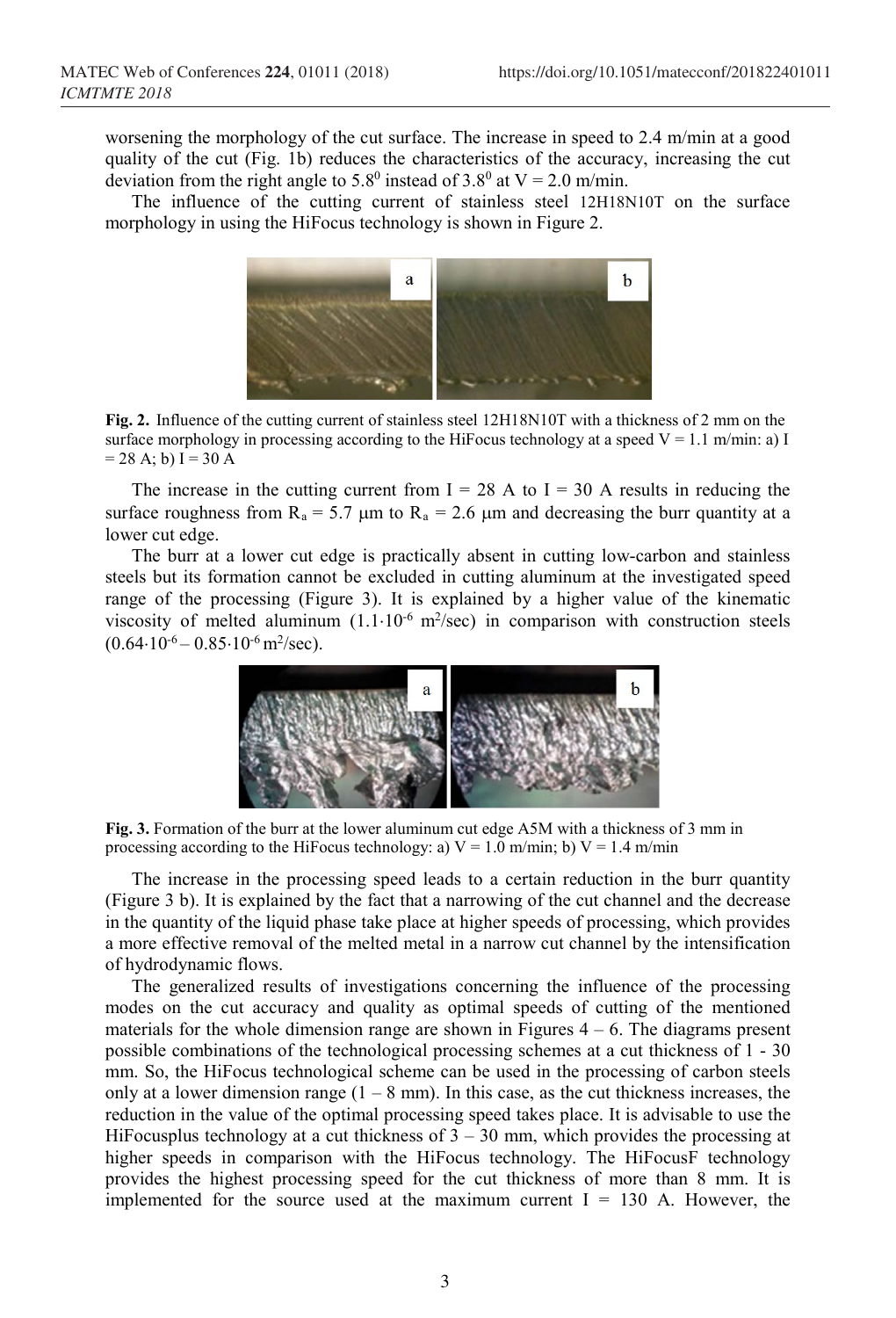technology mentioned does not provide a high accuracy and quality of the cut, which assumes the further mechanical processing.

It should be noted that oxygen is used as the cutting gas and oxygen, nitrogen or oxygen-nitrogen mixture – as the swirl gas in processing carbon steels for all the technological schemes. The use of oxygen as a cutting gas allows implementing the elements of oxygen cutting in the plasma-arc cutting, which provides the higher speeds of the processing during carbon steel cutting (Figure 4).



Dimensional range of thicknesses, mm

**Fig. 4.** Speed parameters of carbon steel cutting in the dimensional range of thickness for different technological schemes of high-precision plasma cutting

The processing of alloy steels and aluminum supposes the change in cutting and swirl gases, which is accepted in using the HiFocus and HiFocusF technologies. Air is the cutting gas for the HiFocus technology, argon-hydrogen mixture (for alloy steels) and hydrogen (for aluminum alloys) – for the HiFocusF technology. Swirl gases for the HiFocus technology are presented by nitrogen-hydrogen mixture. Two swirl gases – nitrogen and nitrogen-hydrogen mixture – are simultaneously used for the HiFocusF technology.

The speed parameters of cutting for alloy steels and aluminum alloys are shown in Figures 5 and 6.

If there exist recommendations on choosing the technological schemes of high-precision plasma cutting in processing monomaterials, there is no such information on cutting bimetallic compositions. Papers  $[7 - 10]$  present the results of investigation on optimizing the operating parameters of the high-precision plasma cutting for bimetallic compositions "steel St3 + steel 12H18N10T", "steel St3 + aluminum A5M", "steel St3 + copper M1".



Dimensional range of thicknesses, mm



The optimization of the operating parameters was done according to the estimation of the cut accuracy and quality of the compositions in changing the front surface of the cutting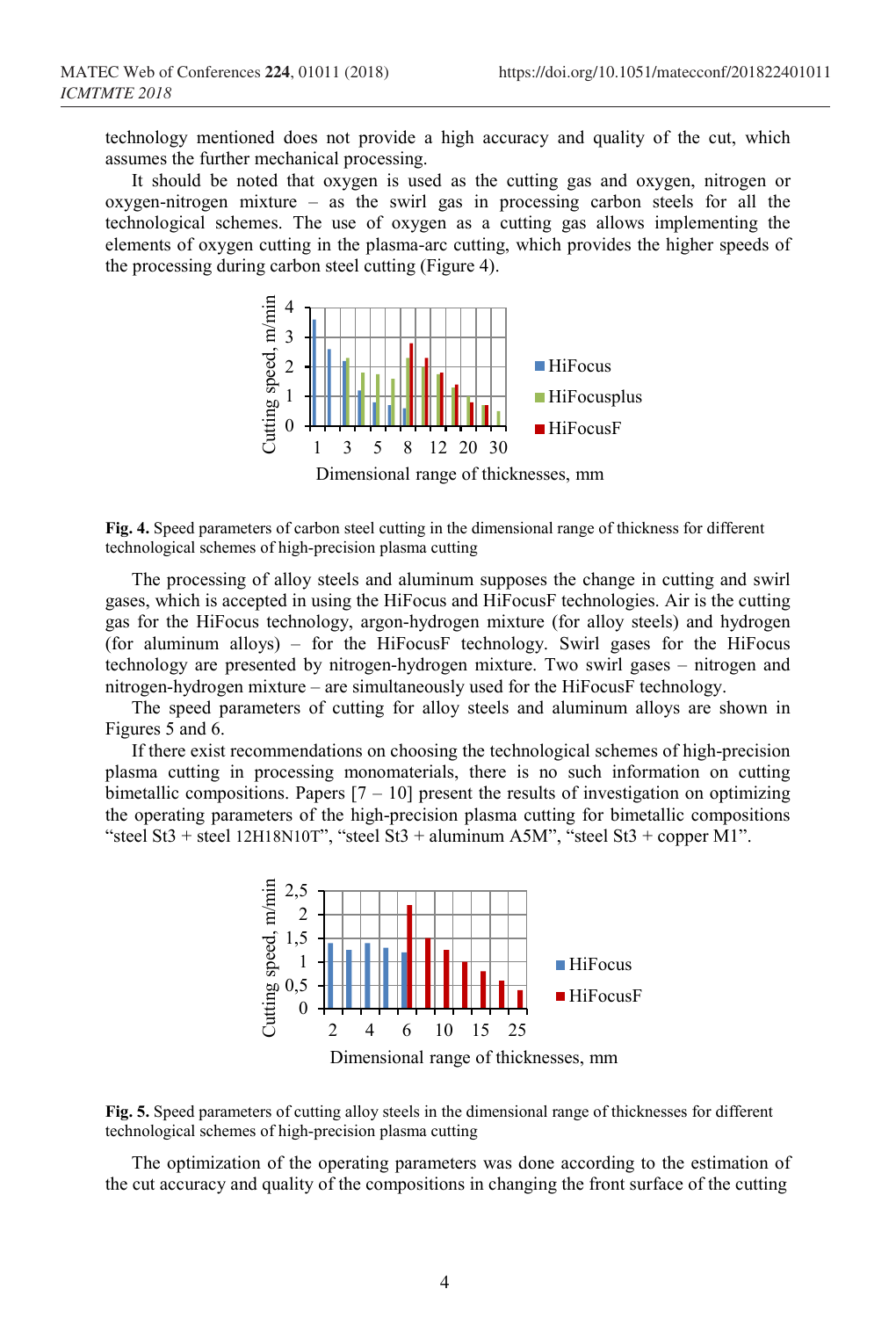

Dimensional range of thicknesses, mm

**Fig. 6.** Speed parameters of cutting aluminum alloys in the dimensional range of thicknesses for different technological schemes of high-precision plasma cutting

by using different technological schemes. As a result, it was established that the best results for the bimetallic materials mentioned were obtained in cutting by using the HiFocusplus technological scheme. It should be noted that low-carbon steel was the front surface of the cut for the composition "steel St3 + steel  $12H18N10T$ " and aluminum and copper, respectively, - for the compositions "steel St3 + aluminum A5M" and "steel St3 + copper M1". The values of the optimal processing speed for the bimetallic compositions mentioned are presented in Figure 7.



**Fig. 7.** Optimal cutting speed of bimetallic compositions according to the HiFocusplus technological scheme:

1 – "steel St3 + steel 12H18N10T" composition with a thickness of 5 mm;

 $2 -$  "steel St3 + aluminum A5M" composition with a thickness of 6 mm;

3 – "steel St3 + copper M1" composition with a thickness of 5 mm

## **4 Conclusions**

The generalized results of optimizing the processing speed of metals of different classes in the cut thickness range from 1 mm to 30 mm by the high-precision plasma cutting are presented. The optimization of the processing speed is done by taking into consideration the assessment of the cut accuracy and quality. The range of the cut thickness for implementing the technological schemes HiFocus, HiFocusplus and HiFocusF is determined. It is proved experimentally that the technological scheme HiFocusplus is considered to be the most effective for cutting bimetallic compositions such as "steel St3 + steel 12H18N10T", "steel  $St3$  + aluminum A5M" and "steel St3 + copper M1". The best results in the cut accuracy and quality for the bimetallic composition "steel St3 + steel 12H18N10T" are achieved in cutting from the side of low-carbon steel and for the compositions "steel  $St3 + \text{aluminum}$ A5M" and "steel St3 + copper M1" – from the side of aluminum and copper, respectively.